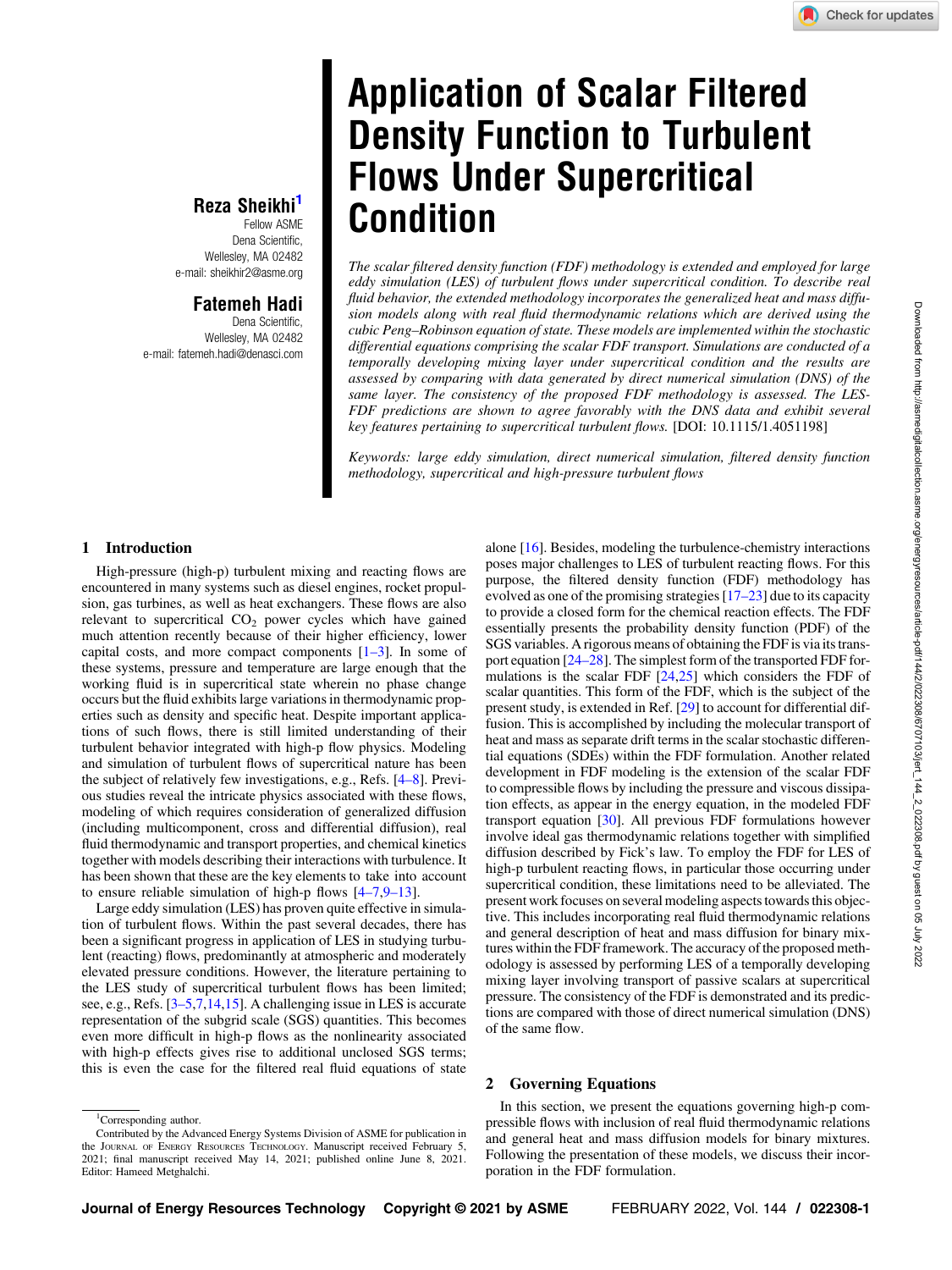<span id="page-1-0"></span>2.1 Conservation Equations. We consider general transport variables, varying in space  $\mathbf{x} = x_i (i = 1, 2, 3)$  and time t: fluid density  $\rho(\mathbf{x}, t)$ , velocity vector  $\mathbf{u} = u_i(\mathbf{x}, t)$  along  $x_i$  direction, specific internal energy  $e(x, t)$ , pressure  $p(x, t)$ , and mass fractions  $Y = Y_{\alpha}(x, t)$  ( $\alpha = 1, 2, ..., N_s$ ), where  $N_s$  is the number of chemical species. For convenience, we present the scalar variables in a common form as the scalar array  $\boldsymbol{\phi} \equiv [\phi_1, \phi_2, \dots, \phi_{N_s}, \phi_{\sigma}] =$  $[Y_1, Y_1, \ldots, Y_{N_s}, e]$ , where  $\sigma = N_s + 1$ . The transport variables satisfy the compressible form of equations for conservation of mass, momentum, energy, and species mass fractions for a binary mixture of Newtonian fluids

$$
\frac{\partial \rho}{\partial t} + \frac{\partial \rho u_i}{\partial x_i} = 0 \tag{1}
$$

$$
\frac{\partial \rho u_i}{\partial t} + \frac{\partial \rho u_i u_j}{\partial x_j} = -\frac{\partial p}{\partial x_i} + \frac{\partial \tau_{ij}}{\partial x_j}
$$
(2)

$$
\frac{\partial \rho \phi_{\alpha}}{\partial t} + \frac{\partial \rho u_i \phi_{\alpha}}{\partial x_i} = -\frac{\partial J_i^{\alpha}}{\partial x_i} + \rho S_{\alpha}
$$
 (3)

where  $J_i^{\alpha}$  represents the molecular mass and heat diffusion flux vectors for  $\alpha = 1,...,N_s$  and  $\alpha = \sigma$ , respectively;  $S_{\alpha}$  denotes the chemical reaction source term for  $\alpha = 1,...,N_s$ . The present study concerns binary mixture of two passive species; we thus set  $N_s = 2$  and  $S_\alpha = 0$  for  $\alpha = 1, 2$ . The source term in the energy equation is  $S_{\sigma} = 1/\rho \left( \tau_{ij} (\partial u_i/\partial x_j) - p(\partial u_i/\partial x_i) \right)$ . For a Newtonian fluid, the viscous stress tensor  $\tau_{ij}$  is represented as  $\tau_{ij} = \mu((\partial u_i/\partial x_j) +$  $(\partial u_i/\partial x_i)$  – (2/3) $(\partial u_k/\partial x_k)\delta_{ii}$ ) where  $\mu$  and  $\delta_{ii}$  are the fluid dynamic viscosity and Kronecker delta, respectively. The viscosity is calculated using the power-law model similar to that in Ref. [[8\]](#page-6-0).

2.2 Equation of State and Thermodynamic Properties. The conservation equations are closed by the cubic Peng–Robinson (PR) equation of state

$$
p = \frac{R_u T}{\overline{v} - B_m} - \frac{A_m}{\overline{v}^2 + 2B_m \overline{v} - B_m^2}
$$
(4)

where  $\overline{v}$  and  $R_u$  denote the molar specific volume and universal gas constant, respectively. The two mixture parameters are defined as

$$
A_m = \sum_{\alpha} \sum_{\beta} X_{\alpha} X_{\beta} A_{\alpha \beta}, \quad B_m = \sum_{\alpha} X_{\alpha} B_{\alpha} \tag{5}
$$

in which  $X_\alpha$  denotes the mole fraction of species  $\alpha$ . These parameters incorporate the mixing rules,  $A_{\alpha\beta} \equiv A_{\alpha\beta}(T)$  and  $B_{\alpha}$  as given by Refs. [\[8](#page-6-0)[,31](#page-7-0)]. Real fluid thermodynamic properties are accounted for using the departure function which describes the deviation of a real fluid from the ideal gas state:  $\bar{\lambda} - \bar{\lambda}^0$ , where  $\bar{\lambda}$  is a thermodynamics property per unit mole of the mixture at a general (non-ideal) fluid state with pressure p and temperature T;  $\overline{\lambda}^0$  is the value of  $\overline{\lambda}$  at the same temperature and composition but at the ideal gas state with pressure  $p^{\circ}$ . From  $\overline{g} = \overline{a} + p\overline{v}$ , where  $\overline{g}$  and  $\overline{a}$  are the Gibbs and Helmholtz free energy per unit mole, respectively, we can write

$$
\overline{g} - \overline{g^{\circ}} = (\overline{a} - \overline{a^{\circ}}) + p\overline{v} - p^{\circ}\overline{v^{\circ}}
$$
(6)

At ideal gas pressure  $p^o$ , the ideal gas law  $p^o \overline{v^o} = R_u T$  holds. Therefore, the departure function  $\overline{g} - \overline{g^{\circ}}$  can be written as

$$
\overline{g} - \overline{g^{\circ}} = (\overline{a} - \overline{a^{\circ}}) + p\overline{v} - R_u T \tag{7}
$$

For a fluid mixture with fixed composition and constant  $T$ , we can write

$$
d\overline{a} = -\overline{s}dT - pd\overline{v} + \sum_{\alpha} \mu_{\alpha} dX_{\alpha} = -pd\overline{v}
$$
 (8)

where  $\bar{s}$  and  $\mu_a$  are the entropy per unit mole of the mixture and the chemical potential, respectively. Integrating this equation gives the

#### 022308-2 / Vol. 144, FEBRUARY 2022 **Transactions of the ASME**

departure function  $\overline{a} - \overline{a^{\circ}}$  as

$$
\overline{a} - \overline{a^{\circ}} = -\int_{\overline{v^{\circ}}}^{\overline{v}} p d v' \tag{9}
$$

The Gibbs free energy  $\overline{g^o}$  at the ideal gas pressure  $p^o$  is expressed as

$$
\overline{g^{\circ}} = \sum_{\alpha} X_{\alpha} (\overline{g_{\alpha}^{\circ}} + R_{u} T \ln X_{\alpha})
$$
 (10)

Substituting Eqs.  $(9)$  and  $(10)$  into Eq.  $(7)$ , we obtain

$$
\overline{g}(T, p, \mathbf{X}) = -\int_{\overline{v^o}}^{\overline{v}} p(v', T, \mathbf{X}) dv' + p\overline{v} - R_u T + \sum_{\alpha} X_{\alpha} (\overline{g^o}_{\alpha} + R_u T \ln X_{\alpha})
$$
\n(11)

where  $\mathbf{X} \equiv X_{\alpha}(\mathbf{x}, t) (\alpha = 1, 2, ..., N_s)$  and  $p(v', T, \mathbf{X})$  is obtained from Eq. (4). The enthalpy per unit mole of the mixture is calculated using  $\overline{h} = \overline{g} - T(\partial \overline{g}/\partial T)_{p,\mathbf{X}}$  and Eq. (11) as

$$
\overline{h}(T, p, \mathbf{X}) = -\int_{\overline{v}^{\circ}}^{\overline{v}} p dv' + p \overline{v} - R_u T + \overline{g}^{\circ}
$$

$$
-T \frac{\partial}{\partial T} \left( -\int_{\overline{v}^{\circ}}^{\overline{v}} p dv' + p \overline{v} - R_u T + \overline{g}^{\circ} \right)_{p, \mathbf{X}} \tag{12}
$$

Using  $\overline{h^{\circ}} = \overline{g^{\circ}} - T(\partial \overline{g^{\circ}}/\partial T)_{p,\mathbf{X}}$ , Eq. (12) is simplified as

$$
\overline{h}(T, p, \mathbf{X}) = \overline{h^{\circ}} - \int_{\overline{v^{\circ}}}^{\overline{v}} p d v' + p \overline{v} - R_u T
$$

$$
- T \frac{\partial}{\partial T} \left( - \int_{\overline{v^{\circ}}}^{\overline{v}} p d v' + p \overline{v} - R_u T \right)_{p, \mathbf{X}} \tag{13}
$$

The last term on the right-hand side (RHS) can be expanded as

$$
T\frac{\partial}{\partial T}\left(\int_{\overline{v}^p}^{\overline{v}}p dv'\right)_{p,\mathbf{X}} = T\int_{\overline{v}^p}^{\overline{v}}\frac{\partial p}{\partial T}dv' + pT\left(\frac{\partial \overline{v}}{\partial T}\right)_{p,\mathbf{X}} - p^o T\left(\frac{\partial \overline{v}^o}{\partial T}\right)_{p,\mathbf{X}}
$$
\n(14)

Substituting Eqs.  $(14)$  and  $(4)$  into Eq.  $(13)$  results in

$$
\overline{h} = \overline{h^o} + p\overline{v} - R_u T + \left(A_m - T\frac{\partial A_m}{\partial T}\right) K_1
$$
\n(15)

where  $K_1$  can be calculated using the following relation [\[8\]](#page-6-0):

$$
K_1 = \frac{1}{2\sqrt{2}B_m} \ln \left[ \frac{\overline{v} + (1 - \sqrt{2})B_m}{\overline{v} + (1 + \sqrt{2})B_m} \right]
$$
(16)

Using  $\overline{e} = \overline{h} - p\overline{v}$ , the internal energy per unit mole of the mixture is

$$
\overline{e} = \overline{e^{\circ}} + \left(A_m - T \frac{\partial A_m}{\partial T}\right) K_1
$$
\n(17)

where  $\overline{e^{\sigma}}$  is molar internal energy at the ideal gas state. This equation can be used to calculate molar specific heat at constant volume as

$$
\overline{c}_{v} \equiv \left(\frac{\partial \overline{e}}{\partial T}\right)_{\overline{v}, \mathbf{X}} = \overline{c}_{v}^{o} - T \frac{\partial^{2} A_{m}}{\partial T^{2}} K_{1}
$$
\n(18)

where  $\bar{c}_{v}^{\circ}$  is the corresponding ideal gas molar specific heat. To obtain the molar specific heat at constant pressure  $\overline{c}_p$  from Eq. (18), we first consider the following thermodynamic relations:

$$
d\overline{s} = \left(\frac{\partial \overline{s}}{\partial T}\right)_{\overline{v}, \mathbf{X}} dT + \left(\frac{\partial \overline{s}}{\partial \overline{v}}\right)_{T, \mathbf{X}} d\overline{v}
$$
(19)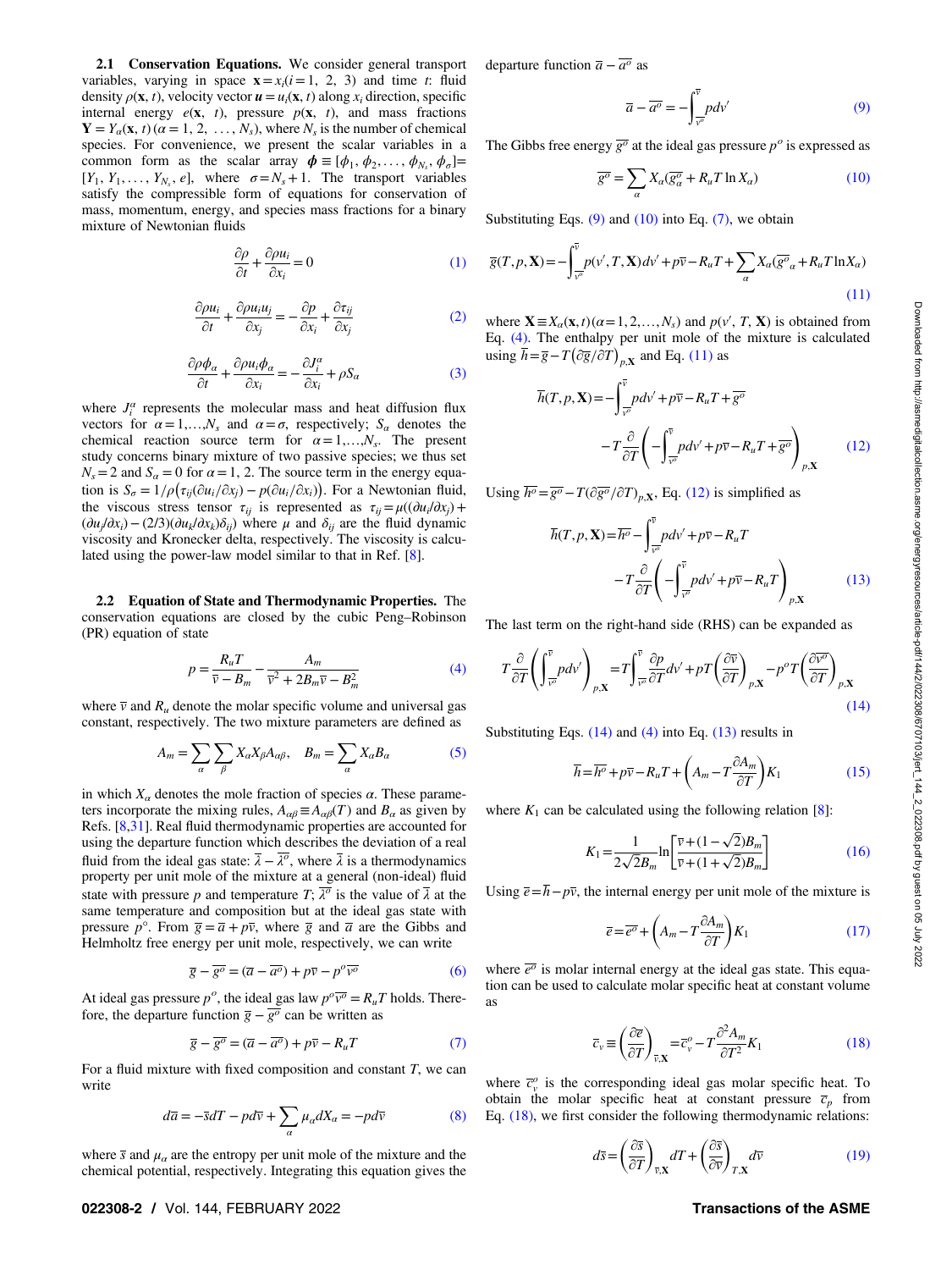$$
d\overline{v} = \left(\frac{\partial \overline{v}}{\partial T}\right)_{p,\mathbf{X}} dT + \left(\frac{\partial \overline{v}}{\partial p}\right)_{T,\mathbf{X}} dp \tag{20}
$$

<span id="page-2-0"></span>Combining these two equations yields

$$
\left(\frac{\partial \overline{s}}{\partial T}\right)_{p,\mathbf{X}} = \left(\frac{\partial \overline{s}}{\partial T}\right)_{\overline{v},\mathbf{X}} + \left(\frac{\partial \overline{s}}{\partial \overline{v}}\right)_{T,\mathbf{X}} \left(\frac{\partial \overline{v}}{\partial T}\right)_{p,\mathbf{X}}
$$
(21)

Using  $\overline{c}_p \equiv T(\partial \overline{s}/\partial T)_{p,\mathbf{X}}, \overline{c}_v \equiv T(\partial \overline{s}/\partial T)_{\overline{v},\mathbf{X}},$  and Eq. (21), we obtain

$$
\overline{c}_p - \overline{c}_v = T \left( \frac{\partial \overline{s}}{\partial \overline{v}} \right)_{T, \mathbf{X}} \left( \frac{\partial \overline{v}}{\partial T} \right)_{p, \mathbf{X}}
$$
(22)

This equation can be further simplified using Maxwell's relation  $(\partial \overline{s}/\partial \overline{v})_{T,\mathbf{X}} = (\partial p/\partial T)_{\overline{v},\mathbf{X}}$  and  $dp = (\partial p/\partial T)_{\overline{v},\mathbf{X}}dT + (\partial p/\partial \overline{v})_{T,\mathbf{X}}d\overline{v}$ . We thus have

$$
\overline{c}_p - \overline{c}_v = -T \frac{(\partial p/\partial T)^2_{v,X}}{(\partial p/\partial \overline{v})_{T,X}}
$$
(23)

Using this equation along with Eq. [\(18\)](#page-1-0), the molar specific heat at constant pressure  $\overline{c}_p = (\partial \overline{h}/\partial T)_{p,\mathbf{X}}$  can be obtained as

$$
\overline{c}_p = \overline{c}_p^o - T \frac{(\partial p/\partial T)^2_{v,\mathbf{X}}}{(\partial p/\partial v)_{T,\mathbf{X}}} - R_u - T \frac{\partial^2 A_m}{\partial T^2} K_1
$$
(24)

where  $\overline{c}_{p}^{\circ}$  is the corresponding ideal gas molar specific heat. In this equation,  $(\partial p/\partial T)_{\overline{v},\mathbf{X}}$  and  $(\partial p/\partial \overline{v})_{T,\mathbf{X}}$  are calculated using Eq. [\(4\).](#page-1-0) The speed of sound  $a_s$  is calculated as  $a_s \equiv \sqrt{\left(\frac{\partial p}{\partial \rho}\right)_s} = \sqrt{1/\rho\kappa_s}$ , where  $\kappa_s$  is the isentropic compressibility expressed as [\[8\]](#page-6-0):  $\kappa_s = \kappa_T - \overline{v}T\alpha_v^2/\overline{c}_p$ . The expansivity  $\alpha_v$  and the isothermal compressibility  $\kappa_T$  in this equation are obtained from

$$
\alpha_{v} = -\frac{1}{\overline{v}(\partial p/\partial T)_{\overline{v},\mathbf{X}}}, \quad \kappa_{T} = -\frac{1}{\overline{v}(\partial p/\partial \overline{v})_{T,\mathbf{X}}}
$$
(25)

The compression factor is  $Z = pM/\rho R_u$  T where  $M = \sum_{\alpha=1}^{N_s} X_{\alpha} M_{\alpha}$  is the mixture molecular weight and  $M_{\alpha}$  denotes the molecular weight for species  $\alpha$ .

2.3 Heat and Mass Transport. The heat and mass diffusion fluxes for binary mixtures of real fluids are expressed as linear combinations of terms corresponding to gradients of temperature, chemical species concentrations, and pressure as discussed in Refs. [[8](#page-6-0),[32\]](#page-7-0). The heat diffusion is described as the Irwing–Kirkwood form of the heat flux

$$
J_i^{\sigma} = -\left[\lambda_{IK}\frac{\partial T}{\partial x_i} + \alpha_{IK}R_u T\left(\frac{M}{\prod_{\eta=1}^{N_s}M_{\eta}}\right)J_i^{'1}\right]
$$
(26)

The mass diffusion flux for methane is expressed as

$$
J_i^1 = -\left[J_i^{'1} + \alpha_{BK} \left(\prod_{\eta=1}^{N_s} Y_\eta\right) \frac{\rho D}{T} \frac{\partial T}{\partial x_i}\right]
$$
(27)

where

$$
J_i^{'1} = \rho D \left[ \alpha_D \frac{\partial Y_1}{\partial x_i} + \frac{\prod_{\eta=1}^{N_s} Y_\eta}{R_u T} \left( \frac{\prod_{\eta=1}^{N_s} M_\eta}{M} \right) \left( \frac{\overline{V_1}}{M_1} - \frac{\overline{V_2}}{M_2} \right) \frac{\partial p}{\partial x_i} \right] \tag{28}
$$

In these equations, indices  $\alpha = 1$ , 2 refer to methane and carbon dioxide, respectively. D is the binary diffusion coefficient,  $\alpha_D$  is the mass diffusion factor, and  $\lambda_{IK}$  is the thermal conductivity. The coefficients  $\alpha_{IK}$  and  $\alpha_{BK}$  are the thermal diffusion factors corresponding to the Irwing–Kirkwood and Bearman–Kirkwood forms of the heat flux, respectively, and  $\overline{V_{\alpha}} = \partial \overline{\nu}/\partial X_{\alpha}$  denotes the partial molar volume. These parameters are calculated as discussed in Ref. [[8](#page-6-0)].

2.4 Large Eddy Simulation Equations. In LES, we consider the spatial filtering operation [\[22](#page-7-0)]  $\langle Q(\mathbf{x}, t) \rangle = \int_{-\infty}^{+\infty} Q(\mathbf{x}', t) \mathcal{G}(\mathbf{x}'$  $x)dx'$ , where G denotes the filter function of characteristic width  $\Delta$ , and  $\langle Q(\mathbf{x}, t) \rangle$  represents the filtered value of the transport variable  $Q(x, t)$ . In reacting flows, it is convenient to consider Favre filtered quantities as  $\langle Q(\mathbf{x}, t) \rangle_L = \langle \rho \ Q \rangle / \langle \rho \rangle$ . Applying the filtering operation to conservation equations, Eqs.  $(1)$ – $(3)$ , results in Eqs.  $(29)$ – $(31)$  which are the transport equations for the filtered variables. For convenience in these equations we define  $\theta \equiv [\rho, u, \phi]$ and  $\langle \theta \rangle \equiv [\langle \rho \rangle, \langle \psi \rangle_L, \langle \phi \rangle_L]$ . The second-order SGS correlations are defined as  $\tau_L(a, b) \equiv \langle a \, b \rangle_L - \langle a \rangle_L \langle b \rangle_L$ .

$$
\frac{\partial \langle \rho \rangle}{\partial t} + \frac{\partial \langle \rho \rangle \langle u_i \rangle_L}{\partial x_i} = 0 \tag{29}
$$

$$
\frac{\partial \langle \rho \rangle \langle u_i \rangle_L}{\partial t} + \frac{\partial \langle \rho \rangle \langle u_i \rangle_L \langle u_j \rangle_L}{\partial x_j} = -\frac{\partial p(\langle \theta \rangle)}{\partial x_i} + \frac{\partial \tau_{ij}(\langle \theta \rangle)}{\partial x_j}
$$

$$
-\frac{\partial \langle \rho \rangle \tau_L(u_i, u_j)}{\partial x_j} - \frac{\partial}{\partial x_i} [\langle p(\theta) \rangle - p(\langle \theta \rangle)] + \frac{\partial}{\partial x_j} [\langle \tau_{ij}(\theta) \rangle - \tau_{ij}(\langle \theta \rangle)] \tag{30}
$$

$$
\frac{\partial \langle \rho \rangle \langle \phi_{\alpha} \rangle_{L}}{\partial t} + \frac{\partial \langle \rho \rangle \langle u_{i} \rangle_{L} \langle \phi_{\alpha} \rangle_{L}}{\partial x_{i}} = -\frac{\partial J_{i}^{\alpha}(\langle \theta \rangle)}{\partial x_{i}} - \frac{\partial \langle \rho \rangle \tau_{L}(u_{i}, \phi_{\alpha})}{\partial x_{i}} - \frac{\partial}{\partial x_{i}} [\langle J_{i}^{\alpha}(\theta) \rangle - J_{i}^{\alpha}(\langle \theta \rangle)] + \langle \rho \rangle \langle S_{\alpha} \rangle_{L}
$$
(31)

The unclosed SGS terms in these equations include the second-order correlations corresponding to SGS stress  $\tau_L(u_i, u_j)$ in Eq. (30) and the SGS scalar fluxes of heat and mass  $\tau_L(u_i, \phi_\alpha)$  in Eq. (31). The dynamic SGS model [\[33](#page-7-0)] is used to close these terms. Besides the second-order SGS moments, in Eq.  $(31)$ , the source terms due to chemical reaction and that in the energy equation also appear as unclosed; these terms are accounted for using the FDF as explained in the next section. Aside from the aforementioned unclosed SGS effects, additional SGS terms appear in high-p flows, shown in square brackets in Eqs.  $(30)$  and  $(31)$ , due to the nonlinear nature of the real fluid equation of state and generalized diffusion expressions. These high-p SGS terms are neglected similar to several other LES studies [\[15](#page-6-0)[,34](#page-7-0),[35\]](#page-7-0). Among these terms, however, the dominant effects have been subject to SGS modeling in a few investigations [[4](#page-6-0),[5,7\]](#page-6-0). These are the SGS pressure  $[\langle p(\theta) \rangle - p(\langle \theta \rangle)]$  in Eq. (30) and the SGS heat and mass diffusion fluxes  $[\langle J_i^{\alpha}(\theta) \rangle - J_i^{\alpha}(\langle \theta \rangle)]$  in Eq. (31). For discussions regarding the importance of these terms, we refer to Refs. [\[4,5,7,9,10](#page-6-0)[,19,36](#page-7-0)].

2.5 The Filtered Density Function Transport Equation. The FDF formulation considered in this study is that of the scalar filtered mass density function [\[25](#page-7-0)]

$$
F_L(\boldsymbol{\psi}, \mathbf{x}; t) = \int_{-\infty}^{+\infty} \rho(\mathbf{x}', t) \zeta(\boldsymbol{\psi}, \boldsymbol{\phi}(\mathbf{x}', t)) \mathcal{G}(\mathbf{x}' - \mathbf{x}) d\mathbf{x}'
$$
(32)

where  $\psi$  is the sample space variable vector corresponding to the scalar array  $\phi$ . This equation defines the FDF as the mass-averaged spatially filtered value of fine-grained density  $\zeta(\psi, \phi(x, t)) \equiv$  $\prod_{\alpha=1}^{\sigma} \delta(\psi_{\alpha} - \phi_{\alpha}(\mathbf{x}, t))$  where  $\delta$  denotes the Dirac delta function. Using the scalar FDF, the filtered value of any function  $Q(\mathbf{x}, t)$ can be obtained as  $\langle \rho Q(\mathbf{x}, t) \rangle = \int_{-\infty}^{+\infty} \langle Q | \psi \rangle F_L(\psi, \mathbf{x}; t) d\psi$ , where denotes the conditional filtered quantities [[24,25](#page-7-0)]. As detailed in Ref. [[25\]](#page-7-0), by taking the time derivative of the fine-grained density function, we obtain the exact scalar FDF transport equation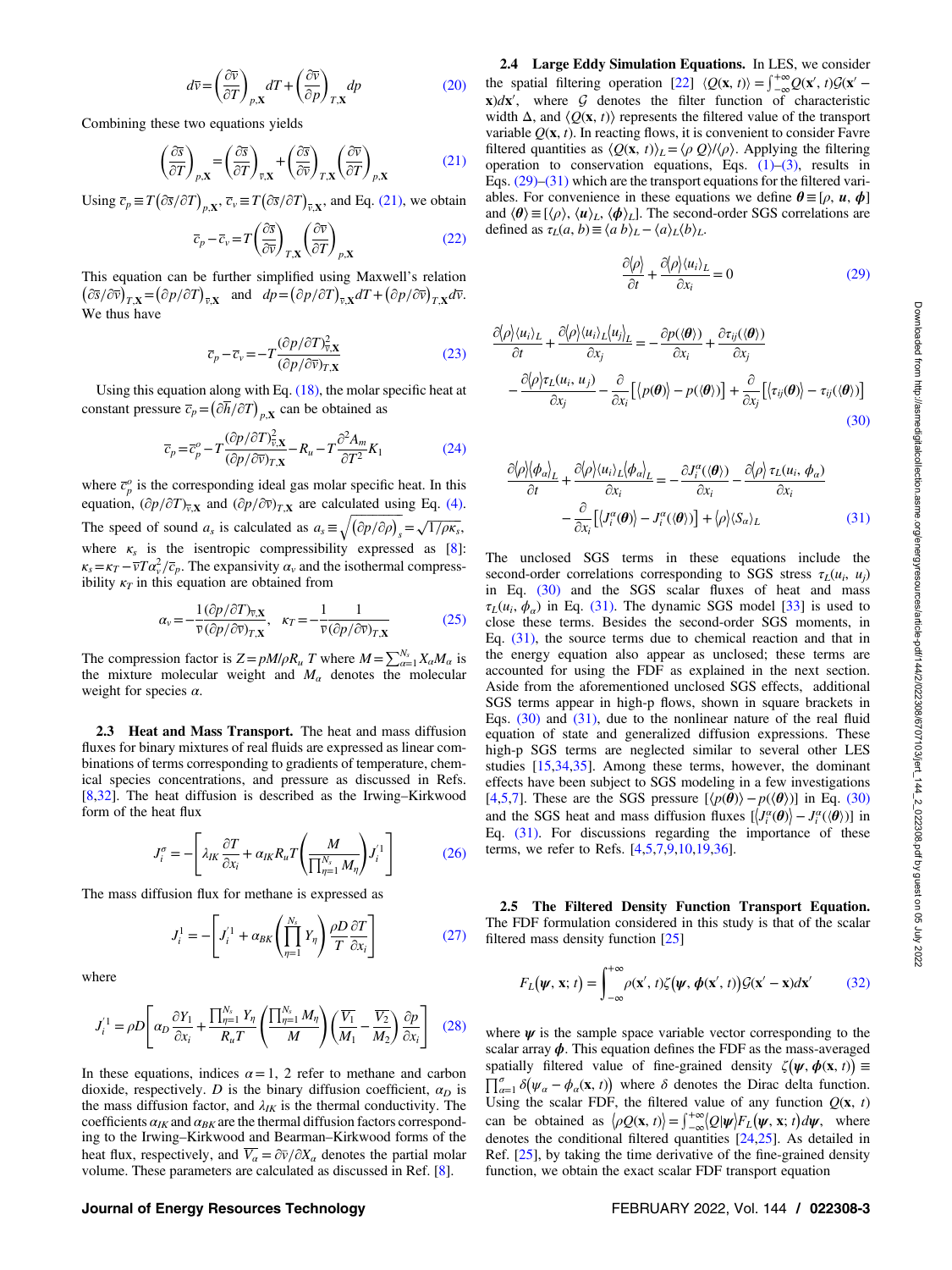the filtering operation:

<span id="page-3-0"></span>
$$
\frac{\partial F_L}{\partial t} + \frac{\partial \left[ \langle u_i | \mathbf{\psi} \rangle F_L \right]}{\partial x_i} = \sum_{\alpha=1}^{\sigma} \frac{\partial}{\partial \psi_{\alpha}} \left[ \langle \frac{1}{\rho} \frac{\partial J_i^{\alpha}}{\partial x_i} | \mathbf{\psi} \rangle F_L \right] - \sum_{\alpha=1}^{\sigma} \frac{\partial}{\partial \psi_{\alpha}} \left[ \langle S_{\alpha} | \mathbf{\psi} \rangle F_L \right]
$$
\n(33)

In this equation, the chemical reaction source term (the last term on the RHS for  $\alpha = 1, \ldots, N_s$ ) appears in a closed form but all other conditional filtered quantities are unclosed. The source term in the energy equation  $S_{\sigma}$  is included in a similar fashion as in Ref. [[30\]](#page-7-0). As proposed in Ref. [[25\]](#page-7-0), the second term on the left-hand side is modeled using a gradient diffusion model. The first term on the RHS corresponds to heat and mass diffusion which is divided into resolved and SGS parts. The former is accounted for explicitly while the latter is modeled using the linear mean-square estimation SGS mixing model [\[37](#page-7-0),[38\]](#page-7-0). Employing these models, the modeled FDF transport equation is expressed as

$$
\frac{\partial F_L}{\partial t} + \frac{\partial \left[ \langle u_i \rangle_L F_L \right]}{\partial x_i} = \frac{\partial}{\partial x_i} \left[ \gamma_t \frac{\partial (F_L/\langle \rho \rangle)}{\partial x_i} \right] + \sum_{\alpha=1}^{\sigma} \frac{\partial}{\partial \psi_{\alpha}} \left[ \frac{1}{\langle \rho \rangle} \frac{\partial \langle J_i^{\alpha} \rangle}{\partial x_i} F_L \right]
$$

$$
+ \sum_{\alpha=1}^{\sigma} \frac{\partial}{\partial \psi_{\alpha}} \left[ C_{\phi} \omega (\psi_{\alpha} - \langle \phi_{\alpha} \rangle_L) - \langle S_{\alpha} | \psi \rangle \right] F_L \tag{34}
$$

where  $\gamma_t = \langle \rho \rangle \nu_t / S_c t$  is the SGS diffusion coefficient with  $\nu_t$  and  $S_c$ denoting the SGS kinematic viscosity and Schmidt number, respectively. The former is determined by the SGS model mentioned in Sec. [2.4](#page-2-0) and the latter is set to  $Sc<sub>t</sub>=1$  for all scalars following the previous study [\[25](#page-7-0)]. The parameter  $\omega$  is the turbulent mixing frequency within the SGS modeled as  $\omega = (\gamma + \gamma_t) / (\langle \rho \rangle \Delta^2)$  [[24,25](#page-7-0)] where  $\gamma$  denotes the molecular diffusion coefficient calculated as  $\gamma$  $=\mu/\text{Sc}$ , i.e., similar diffusivity is considered for all scalars within the SGS; the Schmidt number is expressed as  $Sc = \mu/\rho D \alpha_D$  [\[8\]](#page-6-0). The model constant  $C_{\phi}$  is set to  $C_{\phi} = 1$  following the previous work [[25\]](#page-7-0). In this equation, the first term on the RHS represents the turbulent diffusion of the FDF in the physical space. In the original scalar FDF formulation [[24,25](#page-7-0)], this term also includes the molecular diffusion with the same diffusivity for all scalars. In order to employ the generalized diffusion models, the molecular transport is eliminated from this term and added as the second term on the RHS. This formulation is proposed in Ref. [[29\]](#page-7-0) along with Fickian diffusion to introduce the differential diffusion effect into the FDF framework. In this study, a similar approach is taken together with the generalized forms of heat and mass diffusion, described in Sec. [2.3,](#page-2-0) which allows more realistic representation of molecular transport in real fluids.

Moments of Eq. (34) provide the transport equations implied by the modeled FDF formulation. Comparing these transport equations with the exact ones, derived by directly filtering the conservation equations (Eqs.  $(1)$ – $(3)$ ), reveals the implied closure by the FDF. This is demonstrated here for the first two moments. We take the first scalar moments of Eq. (34) resulting in

$$
\frac{\partial \langle \rho | \langle \phi_a \rangle_L}{\partial t} + \frac{\partial \langle \rho | \langle u_i \rangle_L \langle \phi_a \rangle_L}{\partial x_i} = -\frac{\partial \langle J_i^\alpha \rangle}{\partial x_i} + \frac{\partial}{\partial x_i} \left( \gamma_t \frac{\partial \langle \phi_a \rangle_L}{\partial x_i} \right) + \langle \rho \rangle \langle S_\alpha \rangle_L \tag{35}
$$

This equation is identical to Eq.  $(31)$  with the SGS heat and scalar fluxes represented by a gradient diffusion model. The filtered chemical reaction source term results from the FDF and thus appears in a closed form. The source term in the energy equation includes the pressure dilatation and viscous dissipation terms as described in Sec. [2.1](#page-1-0). For the second moment, we consider the second-order SGS covariance  $\tau_L(\phi_\alpha, \phi_\beta)$  between any two scalars governed by the following exact equation derived using  $\partial \langle \rho \rangle \tau_L(\phi_\alpha,\, \phi_\beta)$  $\frac{(\phi_{\alpha}, \phi_{\beta})}{\partial t} + \frac{\partial \langle \rho \rangle \langle u_i \rangle_L \tau_L(\phi_{\alpha}, \phi_{\beta})}{\partial x_i}$  $\frac{\partial^2 L(\varphi \alpha, \varphi \beta)}{\partial x_i} =$  $-\frac{\partial \langle \rho \rangle \tau_L(u_i, \phi_\alpha, \phi_\beta)}{2}$  $\frac{\partial u_i}{\partial x_i}$ ,  $\phi_\beta$ )  $\langle \rho \rangle \left( \tau_L(\phi_\alpha, u_i) \frac{\partial (\phi_\beta)_L}{\partial x_i} + \tau_L(\phi_\beta, u_i) \frac{\partial (\phi_\alpha)_L}{\partial x_i} \right)$  $\partial(\phi_a)$   $\partial(\phi_a)$  $-\left|\left< \phi_\alpha \frac{\partial J^\beta_i}{\partial x_i} \right> - \left< \phi_\alpha \right>_{L} \right|$  $\partial \langle J^{\beta}_i \rangle$ ∂xi  $\Gamma$  $\mathbf{L}$ ⎤  $\mathcal{A} = \left[ \left\langle \phi_\beta \frac{\partial J^\alpha_i}{\partial x_i} \right\rangle - \left\langle \phi_\beta \right\rangle_L \right]$  $\partial\bigl\langle J_i^\alpha\bigr\rangle$ ∂xi  $\lceil \int_1^{\infty} \frac{\partial J_i^{\alpha}}{\partial \zeta_i^{\alpha}} \rangle \rceil$  $+\langle \rho \rangle (\tau_L(\phi_\alpha, S_\beta) + \tau_L(\phi_\beta, S_\alpha))$  (36)

where the third-order correlation is  $\tau_L$  (*a*, *b*, *c*) =  $\langle a \, b \, c \rangle_L - \langle a \rangle_L \tau_L$  $(b, c) - \langle b \rangle_L \tau_L (a, c) - \langle c \rangle_L \tau_L (a, b) - \langle a \rangle_L \langle b \rangle_L \langle c \rangle_L$ . A similar transport equation results from the FDF by taking the second moment of Eq. (34) as

$$
\partial \langle \rho \rangle \frac{\partial \langle \rho \rangle \tau_L(\phi_\alpha, \phi_\beta)}{\partial t} + \frac{\partial \langle \rho \rangle \langle u_i \rangle_L \tau_L(\phi_\alpha, \phi_\beta)}{\partial x_i}
$$
\n
$$
= \frac{\partial}{\partial x_i} \left( \gamma_t \frac{\partial \tau_L(\phi_\alpha, \phi_\beta)}{\partial x_i} \right) + 2 \gamma_t \frac{\partial \langle \phi_\alpha \rangle_L}{\partial x_i} \frac{\partial \langle \phi_\beta \rangle_L}{\partial x_i}
$$
\n
$$
- 2C_{\phi} \omega \langle \rho \rangle \tau_L(\phi_\alpha, \phi_\beta) + \langle \rho \rangle \left[ \tau_L(\phi_\alpha, S_\beta) + \tau_L(\phi_\beta, S_\alpha) \right] \quad (37)
$$

This equation is similar to Eq.  $(36)$  with the third-order correlation and the SGS heat and mass fluxes (the first three terms on the RHS of Eq.  $(36)$ ) modeled using the gradient diffusion closure. This results in the first two terms on the RHS of Eq. (37). The correlations involving molecular heat and mass diffusion in Eq. (36) (the terms in the square brackets) contain both molecular transport and scalar dissipation effects. The latter is modeled by the third term on the RHS of Eq. (37). However, there are no terms corresponding to the former in Eq. (37), as also indicated in Ref. [[29\]](#page-7-0). The correlations involving source terms on the last two terms are obtained from the FDF. This comparison shows the implied closure by the FDF and that the transport equations implied by the FDF are consistent with those of the original LES.

2.6 Monte Carlo Solution of the Filtered Density Function. To solve the FDF transport equation, a system of SDEs representing the FDF is considered [\[24,25](#page-7-0)]. These SDEs are solved by a Lagrangian Monte Carlo (MC) method in which the MC particles undergo motion in physical space due to filtered velocity and SGS diffusion. The thermochemical state of particles is changed due to SGS mixing, molecular diffusion, as well as source terms, including the chemical reaction effects. These are described by the following system of SDEs:

$$
dx_i^+ = \left[ \langle u_i \rangle_L + \frac{1}{\langle \rho \rangle} \frac{\partial \gamma_t}{\partial x_i} \right] dt + \sqrt{2 \frac{\gamma_t}{\langle \rho \rangle}} dW_i \tag{38}
$$

$$
d\phi_{\alpha}^{+} = -C_{\phi}\omega \left[\phi_{\alpha}^{+} - \langle \phi_{\alpha} \rangle_{L}\right]dt - \frac{1}{\langle \rho \rangle} \frac{\partial \langle J_{i}^{\alpha} \rangle}{\partial x_{i}} dt + S_{\alpha} dt \qquad (39)
$$

where  $\alpha = 1, \dots, \sigma$ . Variables  $x_i^+$  and  $\phi_\alpha^+$  denote the stochastic processes for Lagrangian position and scalars, respectively. The term  $W_i$  denotes the Wiener process. Compared to the original scalar FDF formulation  $[24,25]$ , the molecular diffusion coefficient is removed from Eq. (38) and instead the resolved molecular transport is included in Eq. (39) as a drift term to incorporate the generalized diffusion models. A similar approach is used in Refs. [[29,39](#page-7-0)] along with Fickian diffusion. The source term in the internal energy SDE includes the filtered form of pressure dilatation and viscous dissipation effects in a similar way as in Ref. [[30\]](#page-7-0). The Fokker–Planck equation corresponding to this set of SDEs is identical to the modeled FDF transport equation (Eq. (34)). Therefore, the joint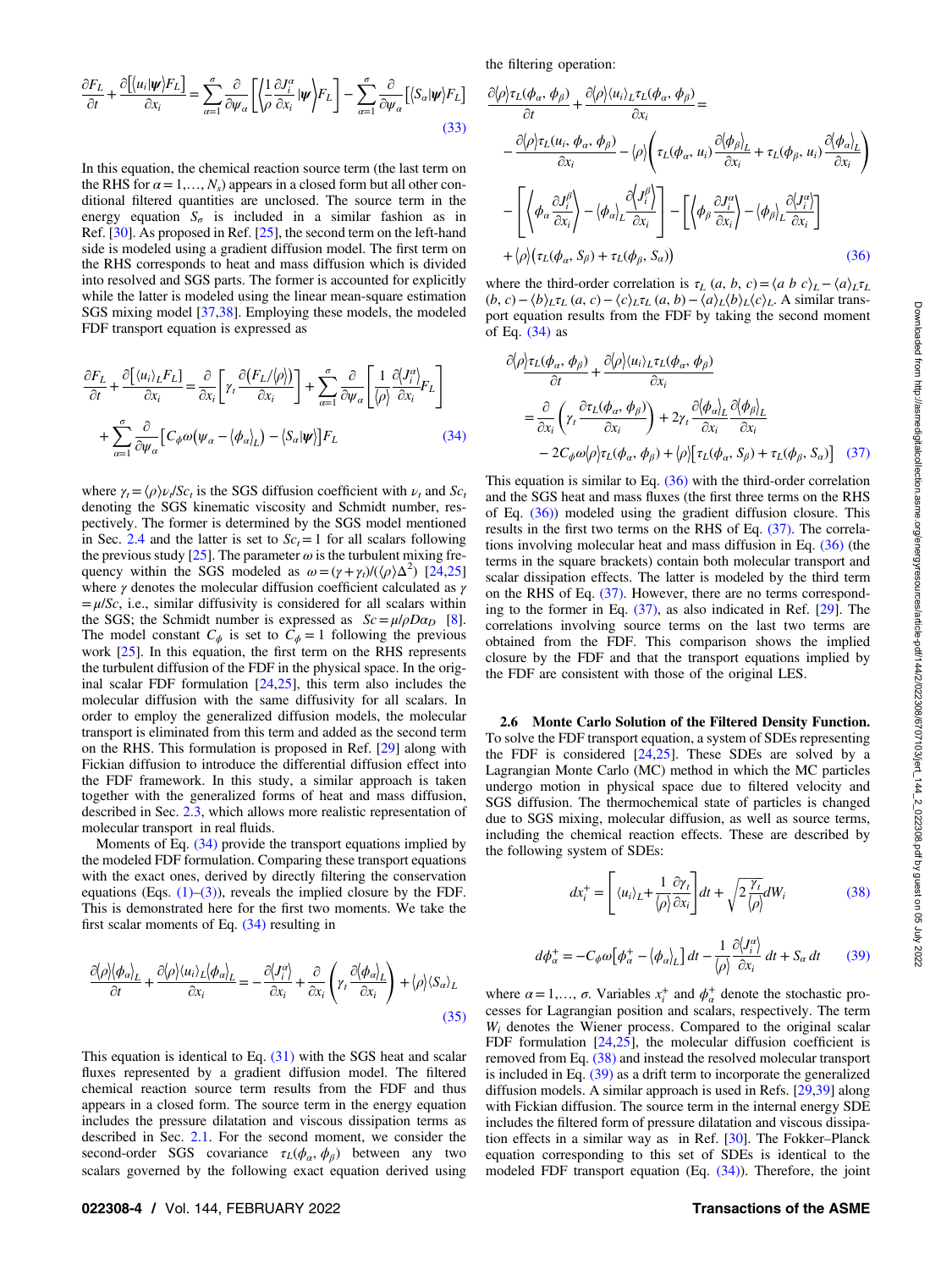scalar PDF resulting from the SDEs corresponds to the FDF at the level of one-point, one-time statistics [\[25](#page-7-0),[28\]](#page-7-0).

#### 3 Numerical Solution Procedure

Numerical implementation of the FDF consists of a hybrid finite difference (FD)/MC method as considered in previous work [24–28]. The MC part involves solution of the SDEs, Eqs. [\(38\)](#page-3-0) and [\(39\),](#page-3-0) using a Lagrangian MC method. In this method, the FDF is represented by an ensemble of  $N_p$  number of particles, which carry information pertaining to the FDF variables: position  $x_i^{(n)}(t)$  and scalars  $\phi_{\alpha}^{(n)}(t)$ , where  $n = 1,..., N_p$ . These particles are evolved in time by integrating the set of SDEs discretized using the Euler–Maruyamma discretization [\[40](#page-7-0)]. The MC particles are distributed randomly and experience free movement within the flow field in a Lagrangian fashion. The statistical information, e.g., filtered quantities, at any point is obtained by considering an ensemble of particles residing within an ensemble domain centered around the point. To obtain reliable statistics with minimal numerical diffusion, it is desired to minimize the size of the ensemble domain and maximize the number of MC particles causing convergence of statistics to the corresponding filtered quantities [\[24,27](#page-7-0)]. The FD part involves FD solution of Eqs.  $(29)$ – $(31)$  on equally spaced Cartesian grid points using a compact parameter numerical scheme [[41,42](#page-7-0)]. The transfer of information from FD grid points to MC particles is done by interpolation. To reduce the computational cost, non-uniform weights for the particles are considered [\[25](#page-7-0),[27,28\]](#page-7-0). The sum of weights within the ensemble domain corresponds to filtered fluid density at any instant, and the Favre filtered values are constructed from the weighted average values [[25,27,28](#page-7-0)]. To ensure reliable statistics, distribution of MC particles throughout the flow field is monitored instantaneously to ensure their uniform distribution at all times. Message passing interface library is used to parallelize both FD and MC solvers in all three coordinate directions.

#### 4 Flow Configuration and Specifications

Simulations are conducted of a three-dimensional (3D) temporal mixing layer, involving transport of passive scalars. The flow configuration consists of two parallel streams on top and bottom flowing in opposite directions, carrying carbon dioxide and methane, respectively. The unfiltered streamwise velocity, temperature, and mixture fraction fields are initialized using hyperbolic tangent profiles with freestream conditions:  $u=104.5$  m s<sup>-1</sup> and  $T = 1000$  K on the top and  $u = -42.8$  m s<sup>-1</sup> and  $T = 300$  K on the bottom. Pressure values of up to 150 atm are considered. The streams are in the supercritical state when their temperature and pressure are above the critical values (304.1 K and 72.8 atm for carbon dioxide and 190.6 K and 45.4 atm for methane). The initial pressure is uniform and the initial density and internal energy fields are determined using real fluid thermodynamic relations. The initial filtered quantities are obtained from the unfiltered ones by applying the LES filtering operation as explained below. Variables are nondimensionalized using reference values. The reference length  $L<sub>o</sub>$  is set to the initial vorticity thickness of 0.00686 m [[8](#page-6-0)]. The reference velocity is defined as the velocity difference across the layer,  $U_o = 147.3 \text{ m s}^{-1}$ . Time is nondimensionalized using  $L_o/U_o$ . The reference temperature (650 K) and density (98.3 kg m<sup>-3</sup>) are defined as the average of top and bottom stream values. The Reynolds number based on reference values is  $Re = 200$ .

The computational domain is a cubic box,  $0 \le x \le L$ ,  $-(L/2) \le y \le L$ L/2,  $0 \le z \le L$  where the coordinates x, y, and z denote the nondimensional streamwise, the cross-stream, and the spanwise directions, respectively. The nondimensional length  $L$  is specified as  $L = N_r \lambda_u/L_o$ , in which  $N_r$  is the desired number of successive vortex pairings and  $\lambda_u$  is the wavelength of the most unstable mode corresponding to the mean streamwise velocity profile imposed at the initial time [[8](#page-6-0)[,43\]](#page-7-0). LES is performed on  $33 \times 33 \times$  33 grid points in  $x$ ,  $y$ , and  $z$  directions, respectively, and the results are compared with those of DNS of the same layer with the grid resolution of  $193 \times 193 \times 193$ . The LES filter size is twice as large as the grid spacing in each direction. The ensemble domain size for calculation of filtered quantities from the MC solver is equal to the filter size. The ensemble averaging is performed instantaneously using approximately 64 MC particles at each grid point. As per results of previous work  $[24-27]$ , this number is sufficient to provide reliable statistics here. The total number of MC particles within the domain is approximately 0.6 million at all times. The treatment of MC particles at the boundaries include periodic movements in  $x$  and  $z$  directions as well as mirrorreflections in y direction to represent the zero-gradient boundary condition for scalar variables. For comparison, the DNS data are filtered via a top-hat filter. The FD boundary conditions include periodic condition in the streamwise and spanwise directions as well as the Navier–Stokes characteristic boundary condition [[44\]](#page-7-0) on top and bottom boundaries in the cross-stream direction. The formation of large-scale flow structures are expedited using eigenfunctionbased initial 3D perturbations [[43,45,46](#page-7-0)] with a random phase shift between the 3D modes. The Reynolds-averaged statistics are constructed from the instantaneous data by spatial averaging over the homogeneous directions  $(x \text{ and } z)$ . In the presentation below, the Reynolds-averaged filtered and Favre filtered variables are denoted as  $\overline{\langle }\rangle$  and  $\overline{\langle }\rangle_L$ , respectively.

#### 5 Results

The temporal mixing layer case considered exhibits two successive vortex pairings and 3D flow structures [[47,48](#page-7-0)] as illustrated in Fig. 1. This figure displays the iso-surfaces of  $CO<sub>2</sub>$  mass fraction at 150 atm predicted by DNS at the nondimensional time of  $t = 50$ . By this time, the flow has gone through vortex pairings and as a result, large-scale spanwise rollers have formed along with secondary flow structures in streamwise planes, as shown in Fig. 1.

Fluids under supercritical state exhibit large variations in thermodynamic properties with small changes in temperature and pressure. This is shown in Fig. [2](#page-5-0) for  $CO<sub>2</sub>$ . In the absence of phase change, large variation in density occurs when temperature and pressure exceed their critical values. Heat capacity also shows a large peak near the critical point. In this figure, predictions obtained using the PR equation of state show good agreement with data from the National Institute of Standards and Technology (NIST) [[49\]](#page-7-0) at 60 and 100 atm. For comparison, ideal gas equation of state results are also shown. As expected, significant deviation from ideal gas behavior exist, especially near the critical point. It is notable that this is even the case for 60 atm which is still at subcritical state, suggesting that the ideal gas assumption may be unsuitable for flow



Fig. 1 Instantaneous iso-surfaces of  $CO<sub>2</sub>$  mass fraction field at 150 atm obtained from DNS predictions at  $t = 50$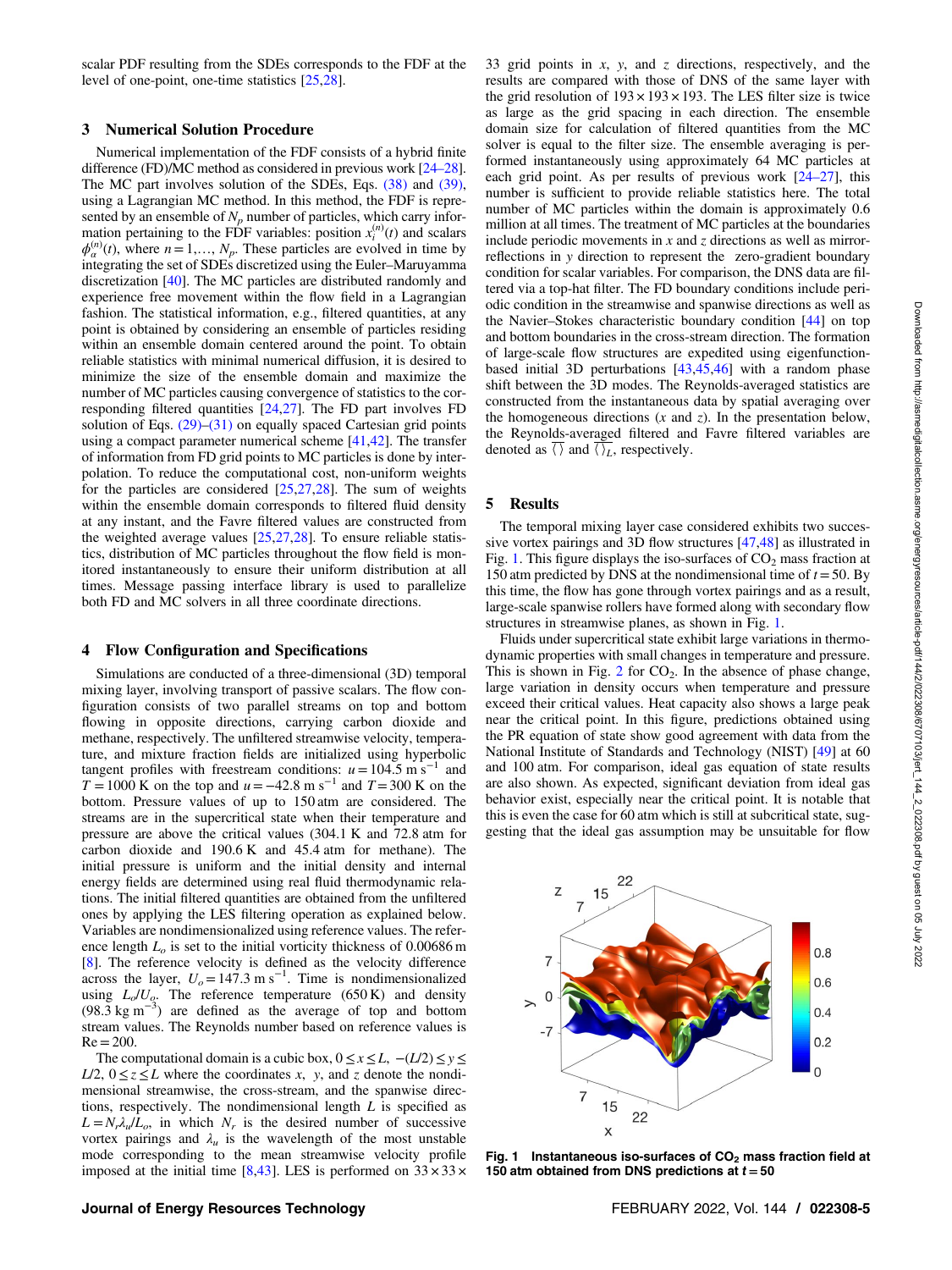<span id="page-5-0"></span>

Fig. 2 Comparison of ideal gas and real fluid thermodynamic properties with NIST [\[49](#page-7-0)] data for CO<sub>2</sub>: (a)  $\rho$  (kg m<sup>-3</sup>) and (b)  $c_p$  (J kg<sup>-1</sup> K<sup>-1</sup>) versus T (K). Solid and dashed-dotted lines correspond to 100 and 60 atm pressure calculations, respectively, using the PR equation of state; the dotted and dashed lines correspond to ideal gas results for the same pressures, respectively (for ideal gas law,  $c_p$  is only shown with the dotted line since it is independent of pressure); ( $\bigcirc$ ) and ( $\bigtriangledown$ ) represent NIST data at 100 and 60 atm, respectively.



Fig. 3 Effect of pressure on Reynolds-averaged filtered compression factor obtained from LES at  $t = 50$ . The lines denote LES predictions using the PR equation of state at pressures: 30 (dashed-dotted), 60 (dashed), and 150 atm (dotted)

simulations at such elevated pressures. This is also evident in LES results in Fig. 3 which shows the filtered compression factor for different pressures obtained using the PR equation of state. Compression factor values different from one indicate departure from ideal gas behavior. While at 30 atm, its deviation from one is less than 10%, at 60 atm the difference is too large for the ideal gas law to be sufficient. As shown, by increasing the pressure, the range of compression factor values further increases which necessitates consideration of real fluid thermodynamic models.

Turbulent mixing under supercritical condition includes important features as observed in the present DNS results. The temperature field predicted by DNS in Fig. 4 depicts rolling up of two neighboring vortices on the  $x-y$  plane along with secondary structures on the  $y-z$  plane. As mixing of the two fluids occurs, the locations where temperature is near its critical value are at the bottom of the layer and the braid regions between the vortices. This causes significant density variations because of the way density varies with



Fig. 4 Instantaneous temperature (K) field at 150 atm obtained from DNS at  $t = 50$  on (a) x-y plane at  $z = 0.625 L$  and (b) y-z plane at  $x = 0.755 L$ 



Fig. 5 Instantaneous density (kg m<sup>-3</sup>) field at 150 atm obtained from DNS at  $t = 50$  on (a) x-y plane at  $z = 0.625$  L and (b) y-z plane at  $x = 0.755 L$ 



Fig. 6 Instantaneous density gradient magnitude (kg m<sup>−4</sup>) field at 150 atm obtained from DNS at  $t = 50$  on (a) x-y plane at  $z =$ 0.625 L and (b) y-z plane  $x = 0.755$  L

temperature near the critical point (as viewed in Fig. 2 for  $CO<sub>2</sub>$ ). Supercritical mixing of liquid-like  $CH_4$  and  $CO_2$  creates finger-like structures [[7](#page-6-0)] which are clearly evident in Fig. 5. Sudden change in density due to supercritical state of the fluids causes local large density gradient magnitude regions as shown in Fig. 6. Existence of local peaks in density is one of the notable aspects of supercritical flows [[7](#page-6-0),[50\]](#page-7-0). As shown on both  $x-y$  and  $y-z$  planes in Fig. 6, such peaks occur at the bottom of the shear layer and in the braid regions following the temperature field. Such features are also observed in LES results. In Fig. 7, the filtered density gradient magnitude field obtained from LES and filtered DNS data are compared at  $t = 50$ . As shown, both magnitude and location of large density gradient regions are predicted consistently by LES.

To ensure accuracy of both FD and MC solvers of the FDF, we evaluate consistency of their results, as performed in previous work [24–28]. In the scalar FDF, all scalar fields predicted by the solvers are compared instantaneously to establish this consistency. This is shown in Fig.  $8$  for the filtered mass fraction of  $CO<sub>2</sub>$  and temperature at  $t = 50$ . As shown, there is a close agreement between these variables obtained from the FD and MC solvers. Similar agreement is obtained for all scalars at all times, which verifies the consistency of the FDF solvers. Based on this agreement, we can also conclude



Fig. 7 Instantaneous density gradient magnitude (kg m<sup>−4</sup>) field at 150 atm obtained at  $t = 50$  on  $z = 0.625$  L plane from (a) filtered DNS and (b) LES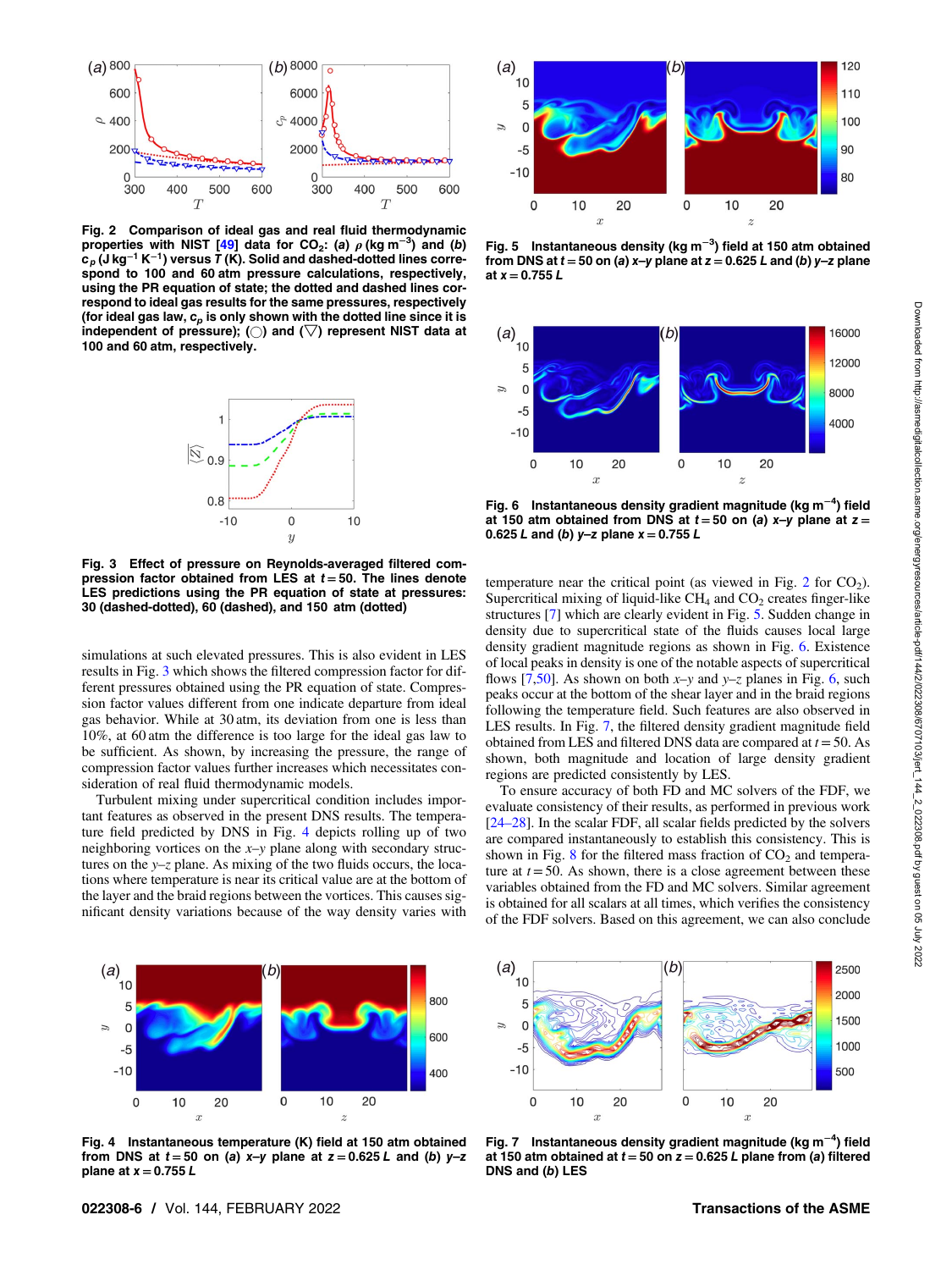<span id="page-6-0"></span>

Fig. 8 Comparison of FD and MC predictions of Reynolds-averaged filtered variables obtained from LES at 150 atm at  $t = 50$ : (a) CO<sub>2</sub> mass fraction and (b) temperature (K). The lines with  $\Box$ ) and  $(\nabla)$  denote FD and MC results, respectively.



Fig. 9 Comparison of LES and DNS predictions of Reynolds-averaged filtered fields: (a) streamwise velocity (m s<sup>-1</sup>), (b) temperature (K), (c) density (kg m<sup>-3</sup>), and (d) compression factor at  $t = 50$  in simulations at pressure 150 atm. The lines and circles denote LES and filtered DNS results, respectively.

that the thermodynamic state of the system is accurately represented at the MC particle level.

The accuracy of the extended FDF is assessed by comparing its results with the filtered DNS data at 150 atm. Figure 9 shows the Reynolds-averaged filtered fields of the streamwise velocity, temperature, density, and compression factor. As shown, LES results generally show favorable agreement with the DNS data. The thickness of the layer is shown to be slightly underpredicted which is attributed to the underprediction of SGS dissipation by the dynamic SGS model in this flow. The real fluid behavior is evident from the compression factor profile exhibiting values considerably below one which justifies the use of real fluid models. Similar agreement is obtained for other variables which indicates the accuracy of the extended FDF methodology for LES of supercritical turbulent flows.

#### 6 Concluding Remarks

The scalar FDF methodology is extended and applied for LES of turbulent flows under supercritical condition. This is accomplished by incorporating models to represent real fluid behavior within the LES transport equations and the system of SDEs comprising the modeled FDF transport. These models include the generalized

description of heat and mass diffusion for binary mixture of fluids and real fluid thermodynamic relations. The modified FDF formulation allows consideration of separate molecular transport for heat and mass fractions. The solution procedure is based on a hybrid Eulerian, Lagrangian MC method in which a MC particle method is used to solve the set of SDEs. It is shown that the thermodynamic state of the system is represented accurately at the MC particle level. The extended FDF is applied for LES of a temporally developing mixing layer under supercritical condition involving transport of passive scalars. The results are assessed against the data generated by DNS of the same layer. The consistency of the extended FDF formulation is demonstrated. The agreement between the LES-FDF and DNS results is reasonable and the LES-FDF is shown to be capable of capturing the supercritical flow features as observed in the DNS.

#### Acknowledgment

The authors are indebted to Dr. Mehdi Safari for useful discussions and contributions to this study. This work is supported in part by Department of Energy under Grant No. DE-SC0017097. This research used resources of the National Energy Research Scientific Computing Center (NERSC), a U.S. Department of Energy Office of Science User Facility operated under Contract No. DE-AC02-05CH11231.

#### Conflict of Interest

There are no conflicts of interest.

#### References

- [1] Wright, S. A., Radel, R. F., Vernon, M. E., Rochau, G. E., and Pickard, P. S., 2010, "Operation and Analysis of a Supercritical CO<sub>2</sub> Brayton Cycle," Sandia National Laboratories, Livermore, CA.
- [2] Vesely, L., Manikantachari, K. R. V., Vasu, S., Kapat, J., Dostal, V., and Martin, S., 2019, "Effect of Impurities on Compressor and Cooler in Supercritical CO<sub>2</sub> Cycles," [ASME J. Energy Resour. Technol.](http://dx.doi.org/10.1115/1.4040581), 141(1), p. 012003.
- [3] Strakey, P. A., 2019, "Oxy-Combustion Modeling for Direct-Fired Supercritical CO<sub>2</sub> Power Cycles," [ASME J. Energy Resour. Technol.](http://dx.doi.org/10.1115/1.4043124), 141(7), p. 070706.
- [4] Taşkinoğlu, E. S., and Bellan, J., 2011, "Subgrid-Scale Models and Large-Eddy Simulation of Oxygen Stream Disintegration and Mixing With a Hydrogen or Helium Stream at Supercritical Pressure," [J. Fluid Mech.](http://dx.doi.org/10.1017/jfm.2011.130), 679, pp. 156–193.
- Borghesi, G., and Bellan, J., 2015, "A Priori and a Posteriori Investigations for Developing Large Eddy Simulations of Multi-Species Turbulent Mixing Under High-Pressure Conditions," [Phys. Fluids](http://dx.doi.org/10.1063/1.4916284), 27(3), p. 035117-1–035117-35.
- [6] Masi, E., and Bellan, J., 2011, "The Subgrid-Scale Scalar Variance Under Supercritical Pressure Conditions," [Phys. Fluids](http://dx.doi.org/10.1063/1.3609282), 23(8), p. 085101, 1–22.
- [7] Selle, L. C., Okong'o, N. A., Bellan, J., and Harstad, K. G., 2007, "Modelling of Subgrid-scale Phenomena in Supercritical Transitional Mixing Layers: An a Priori Study," [J. Fluid Mech.](http://dx.doi.org/10.1017/S0022112007008075), 593, pp. 57–91.
- [8] Miller, R. S., Harstad, K. G., and Bellan, J., 2001, "Direct Numerical Simulations of Supercritical Fluid Mixing Layers Applied to Heptane–Nitrogen," [J. Fluid](http://dx.doi.org/10.1017/S0022112001003895) [Mech.,](http://dx.doi.org/10.1017/S0022112001003895) 436, pp. 1–39.
- [9] Foster, J., and Miller, R. S., 2010, "Fundamentals of High Pressure Combustion," High Pressure Processes in Chemical Engineering, M. Lackner, ed., ProcessEng Engineering GmbH, Vienna, pp. 53–75.
- [10] Foster, J., and Miller, R. S., 2012, "A Priori Analysis of Subgrid Mass Diffusion Vectors in High Pressure Turbulent Hydrogen/Oxygen Reacting Shear Layer Flames," [Phys. Fluids,](http://dx.doi.org/10.1063/1.4739065) 24(7), p. 075114, 1-26.<br>[11] Guven, U., and Ribert, G., 2019, "Impact of Non-Ideal Transport Modeling on
- Supercritical Flow Simulation," [Proc. Combust. Inst.](http://dx.doi.org/10.1016/j.proci.2018.05.013), 37(3), pp. 3255–3262.
- [12] Park, S., Urso, J., Manikantachari, K., Hosangadi, A., Zambon, A., and Vasu, S., 2020, "Measurements of Density and Sound Speed in Mixtures Relevant to Supercritical CO<sub>2</sub> Cycles," [ASME J. Energy Res. Technol.](http://dx.doi.org/10.1115/1.4047081), 142(10), p. 102105.
- [13] Manikantachari, K., Rahman, R., Martin, S., Velez, C., and Vasum, S., 2021, "Influence of Equation-of-States on Supercritical CO<sub>2</sub> Combustion Mixtures, [ASME J. Energy Res. Technol.](http://dx.doi.org/10.1115/1.4048666), 143(6), p. 062106.
- [14] Schmitt, T., Méry, Y., Boileau, M., and Candel, S., 2011, "Large-Eddy Simulation of Oxygen/Methane Flames Under Transcritical Conditions," [Proc.](http://dx.doi.org/10.1016/j.proci.2010.07.036) [Combust. Inst.](http://dx.doi.org/10.1016/j.proci.2010.07.036), 33(1), pp. 1383–1390.
- [15] Schmitt, T., Selle, L., Cuenot, B., and Poinsot, T., 2009, "Large-Eddy Simulation of Transcritical Flows," [Comp. Rendus Mecanique,](http://dx.doi.org/10.1016/j.crme.2009.06.022) 337(6), pp. 528–538.
- [16] Ribert, G., Petit, X., and Domingo, P., 2017, "High-Pressure Methane-Oxygen Flames. Analysis of Sub-Grid Scale Contributions in Filtered Equations of State," [J. Supercrit. Fluids,](http://dx.doi.org/10.1016/j.supflu.2016.08.020) 121, pp. 78–88.